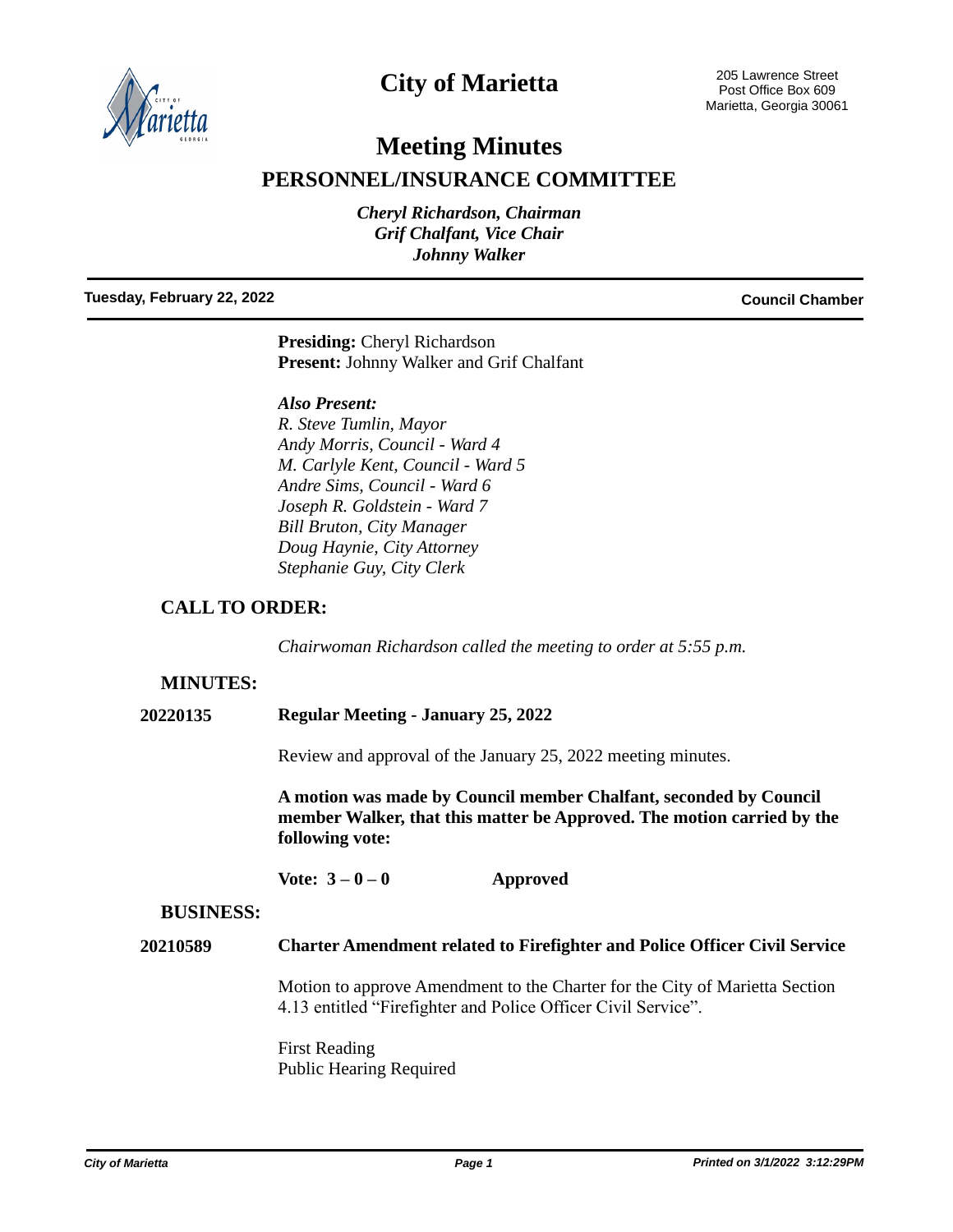**A motion was made by Council member Chalfant, seconded by Council member Walker, that this matter be Recommended for Council Agenda Non-Consent. The motion carried by the following vote:**

#### **Vote: 3 – 0 – 0 Recommended for Council Agenda Non-Consent**

#### **Code Amendment - Civil Service Rules and Regulations 20210590**

Motion to approve an ordinance amending Chapter 4-8 of the Municipal Code of Marietta related to Civil Service Rules and Regulations as requested by the Civil Service Board.

First Reading

**A motion was made by Council member Chalfant, seconded by Council member Walker, that this matter be Recommended for Approval – Consent Agenda. The motion carried by the following vote:**

**Vote: 3 – 0 – 0 Recommended for Approval – Consent Agenda** *(On consent with Council member Goldstein opposed.)*

#### **Pension Plan Amendments (Retirement Applications) 20220165**

Motion approving an ordinance amending the defined benefit pension plans to clarify that the Pension Board has the authority to act on retirement applications submitted less than 30 days from the applicant's retirement date as forwarded by the Pension Board.

First Reading

**A motion was made by Council member Chalfant, seconded by Council member Walker, that this matter be Recommended for Council Agenda Non-Consent. The motion carried by the following vote:**

**Vote: 3 – 0 – 0 Recommended for Council Agenda Non-Consent**

**Pension Plan Amendments (Pension Board) 20220166**

> Motion approving an ordinance amending Article X in the defined benefit pension plans to allow the police and fire chiefs to select a designee to serve on the board in an ex officio role, update the officers and duties section, and make other administrative updates and formatting changes as forwarded by the Pension Board.

First Reading

**A motion was made by Council member Chalfant, seconded by Council member Walker, that this matter be Recommended for Approval – Consent Agenda. The motion carried by the following vote:**

**Vote: 3 – 0 – 0 Recommended for Approval – Consent Agenda**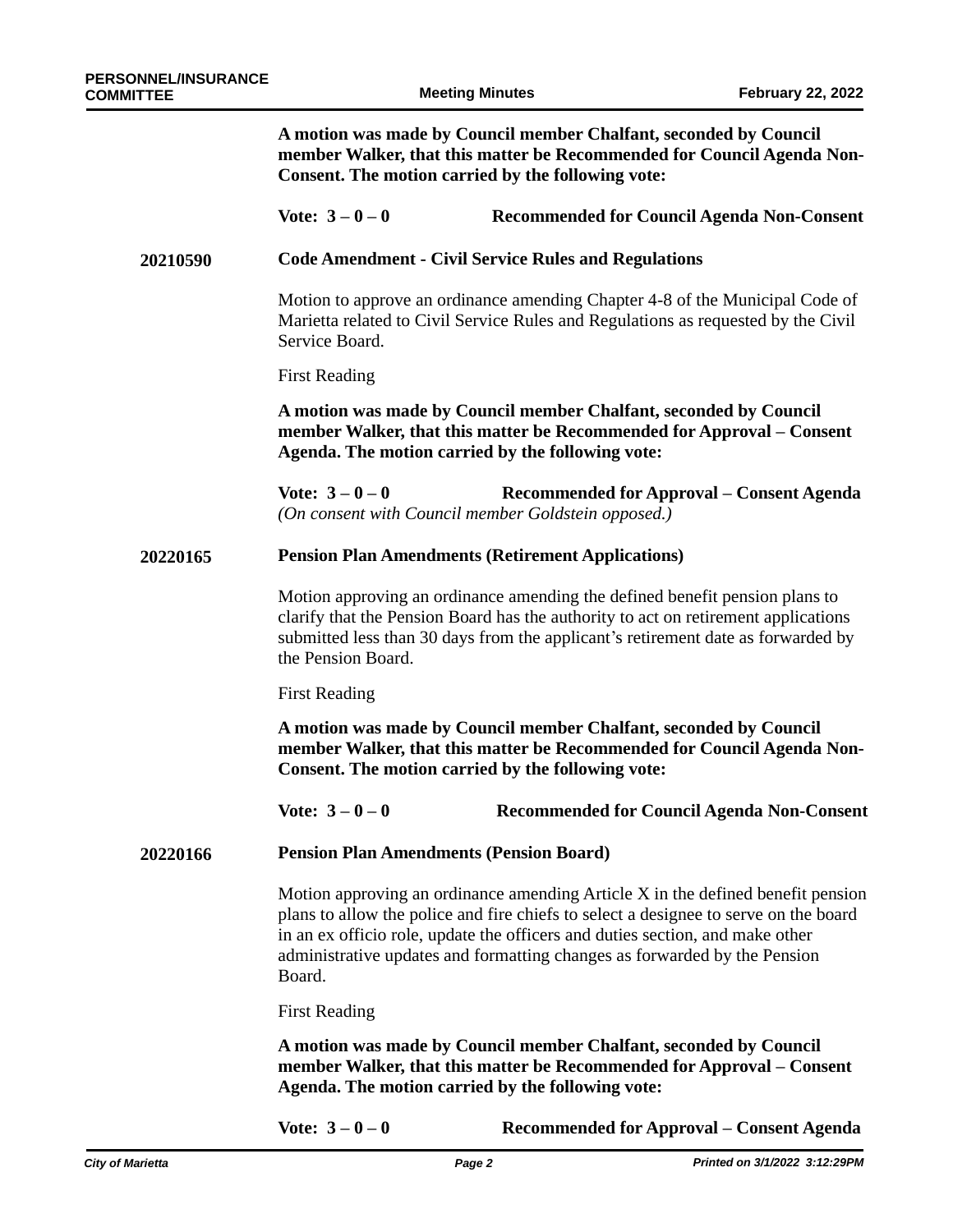| 20220188 | <b>Defined Benefit Pension Plan Investment Policy Statement</b>                                                                                                                                                                                               |                                                                                                                                                                                           |  |
|----------|---------------------------------------------------------------------------------------------------------------------------------------------------------------------------------------------------------------------------------------------------------------|-------------------------------------------------------------------------------------------------------------------------------------------------------------------------------------------|--|
|          | Motion approving the updated Defined Benefit Pension Plan Investment Policy<br>Statement (IPS) as forwarded by the Pension Board.                                                                                                                             |                                                                                                                                                                                           |  |
|          | A motion was made by Council member Chalfant, seconded by Council<br>member Walker, that this matter be Recommended for Approval Consent<br>Agenda. The motion carried by the following vote:                                                                 |                                                                                                                                                                                           |  |
|          | Vote: $3 - 0 - 0$                                                                                                                                                                                                                                             | Recommended for Approval – Consent Agenda                                                                                                                                                 |  |
| 20220189 | <b>Supplemental Pension Investment Policy Statement</b>                                                                                                                                                                                                       |                                                                                                                                                                                           |  |
|          | Motion approving the Supplemental Pension Investment Policy Statement (IPS)<br>as forwarded by the Pension Board. This update removes Exhibit A, the list of<br>investment options, in favor of indicating the options are found in the quarterly<br>reports. |                                                                                                                                                                                           |  |
|          | Agenda. The motion carried by the following vote:                                                                                                                                                                                                             | A motion was made by Council member Chalfant, seconded by Council<br>member Walker, that this matter be Recommended for Approval Consent                                                  |  |
|          | Vote: $3 - 0 - 0$                                                                                                                                                                                                                                             | Recommended for Approval – Consent Agenda                                                                                                                                                 |  |
| 20220191 | MissionSquare Retirement 401(a) Administrative Services Agreement                                                                                                                                                                                             |                                                                                                                                                                                           |  |
|          | Review and approval of updated administrative services agreement on the $401(a)$<br>Supplemental Pension Plan with MissionSquare Retirement.                                                                                                                  |                                                                                                                                                                                           |  |
|          | A motion was made by Council member Walker, seconded by Council<br>member Chalfant, that this matter be Referred to the Agenda Work Session.<br>The motion carried by the following vote:                                                                     |                                                                                                                                                                                           |  |
|          | Vote: $3 - 0 - 0$                                                                                                                                                                                                                                             | <b>Referred to the Agenda Work Session</b>                                                                                                                                                |  |
| 20220190 | MissionSquare Retirement 457(b) Administrative Services Agreement                                                                                                                                                                                             |                                                                                                                                                                                           |  |
|          | Review and approval of updated administrative services agreement on the 457(b)<br>deferred compensation plan with MissionSquare Retirement.                                                                                                                   |                                                                                                                                                                                           |  |
|          |                                                                                                                                                                                                                                                               | A motion was made by Council member Chalfant, seconded by Council<br>member Walker, that this matter be Referred to the Agenda Work Session.<br>The motion carried by the following vote: |  |
|          | Vote: $3 - 0 - 0$                                                                                                                                                                                                                                             | <b>Referred to the Agenda Work Session</b>                                                                                                                                                |  |